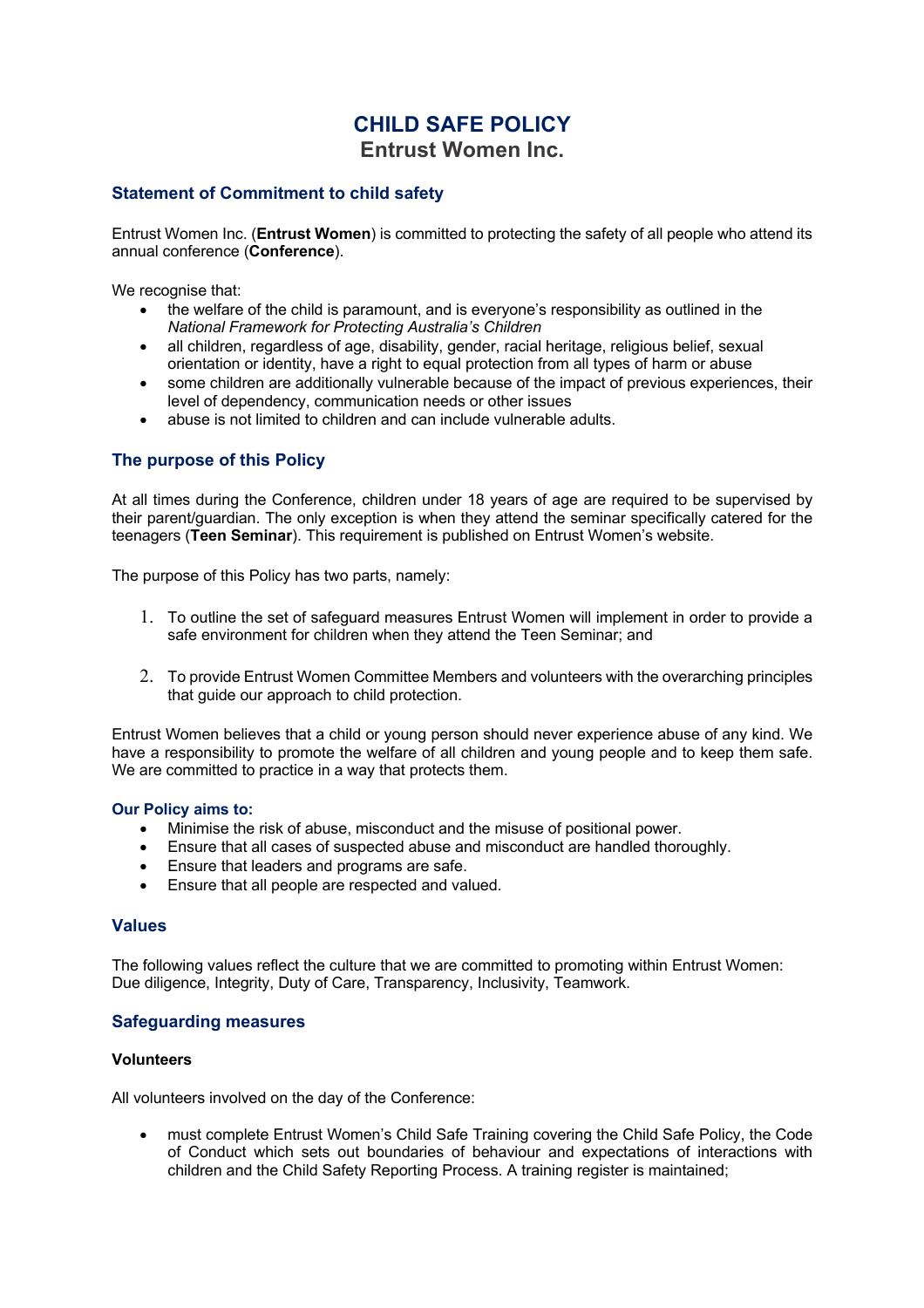- will be given a copy of Entrust Women's Child Safe Policy, Code of Conduct and the Child Safety Reporting Process as part of the Child Safe Training; and
- must adhere to the Code of Conduct by signing and returning the Code of Conduct to Entrust Women prior to commencing their volunteer role.

#### **Teen Seminar**

In addition to compliance with all the requirements noted above, volunteers directly involved in the Teen Seminar (**Relevant Volunteers**) must also undergo the safeguarding measures set out below.

Entrust Women commits to:

a. Safe recruitment of Relevant Volunteers: We will screen all Relevant Volunteers before they are appointed through conducting two reference checks and Working with Children Check.

b. Prohibit the engagement of any Relevant Volunteers from working in the Teen Seminar if they have prior convictions relating to violence or sexually related offences or if they do not have a valid Working with Children Check.

# **Responding to allegations of risk of harm (abuse) and serious misconduct.**

All leaders will report disclosures or suspicions of child abuse, according to our procedure. We will listen to and believe children who raise concerns.

We will ensure that procedures are clear and appropriate in responding to allegations of abuse.

Where an allegation of misconduct is made against a person in the organisation in relation to a child, we will prioritise support to the child. We will seek appropriate support for the person implicated to protect the safety of the child as the paramount consideration. Our insurance provider will be notified of any allegations of abuse.

We understand that responding to abuse is not limited to children, but also includes adults within our programs who may be vulnerable at any given time where abuse could be present and that everyone understands the most appropriate steps to take in supporting our vulnerable people within our community.

#### **Provide an open safe environment.**

We will afford participants a say in the Teen Seminar in which they participate by fostering and valuing their ideas and encouraging participation. We will be accountable and transparent.

We will create a child-friendly environment, allowing people to raise their concerns in an appropriate manner.

# **Understand and value diversity.**

In our Teen Seminar, we will be mindful to be inclusive for all people. We will be sensitive to those from culturally and linguistic diverse backgrounds (by way of making transcripts available) and those within the Aboriginal and Torres Strait Islander communities. We will also respect all cultures and encourage the participation of all people and recognise their unique contribution to our community.